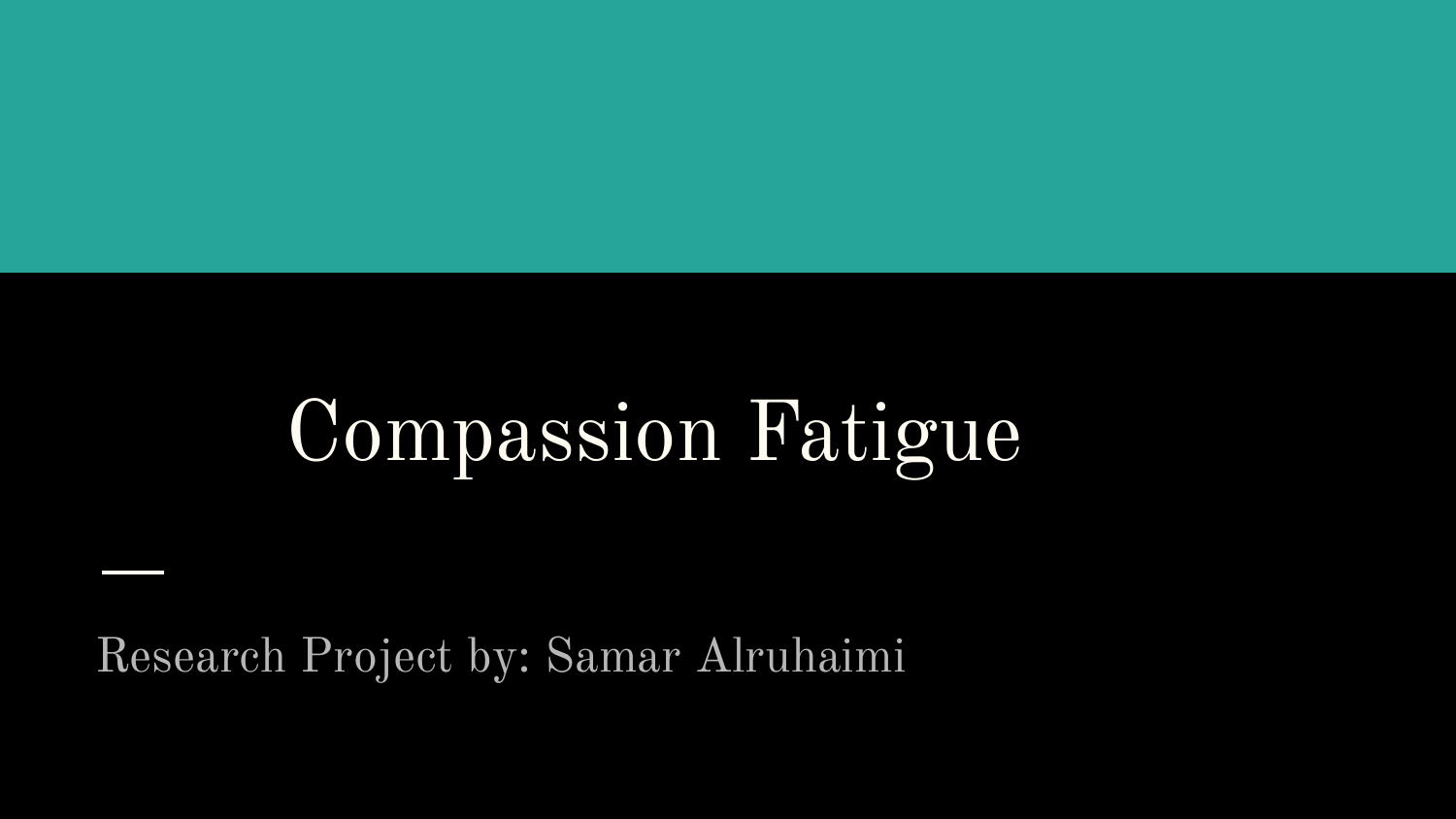#### What Is Compassion Fatigue?

- A condition caused by emotional and physical exhaustion, which impacts one's ability to empathize or feel compassion for others (Figley, 1995)
- Described as the negative cost of caring, or secondary traumatic stress (Figley, 1995)
- NOT trauma-related
- Occurs when caregivers or professionals begin to feel the pain and suffering of the people for whom they care for

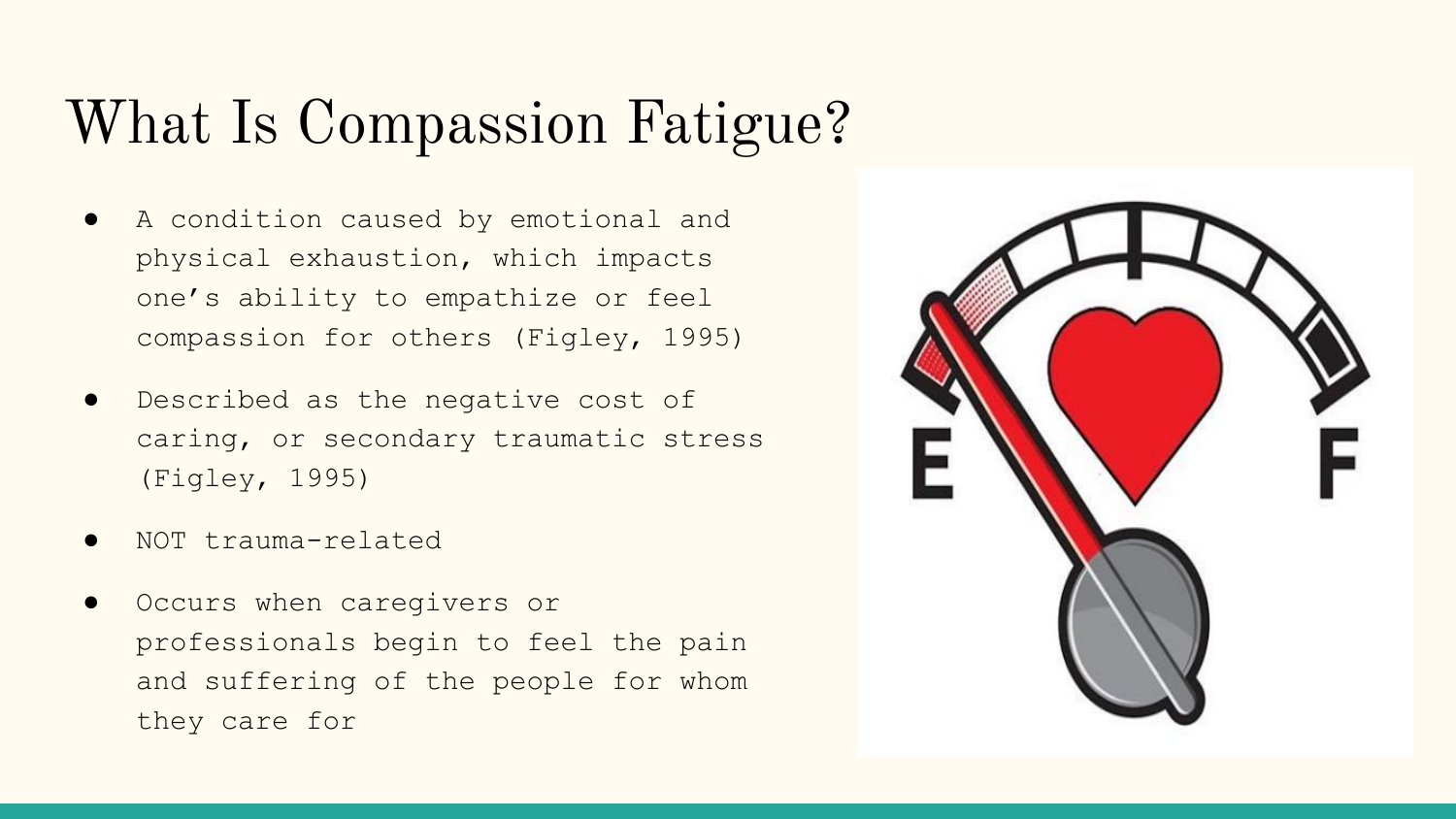#### Who is Susceptible to Compassion Fatigue?

- a state experienced by those helping people or animals in distress, which creates "secondary traumatic stress for the helper" (Figley, 1995)
- Healthcare workers are highly susceptible to compassion fatigue



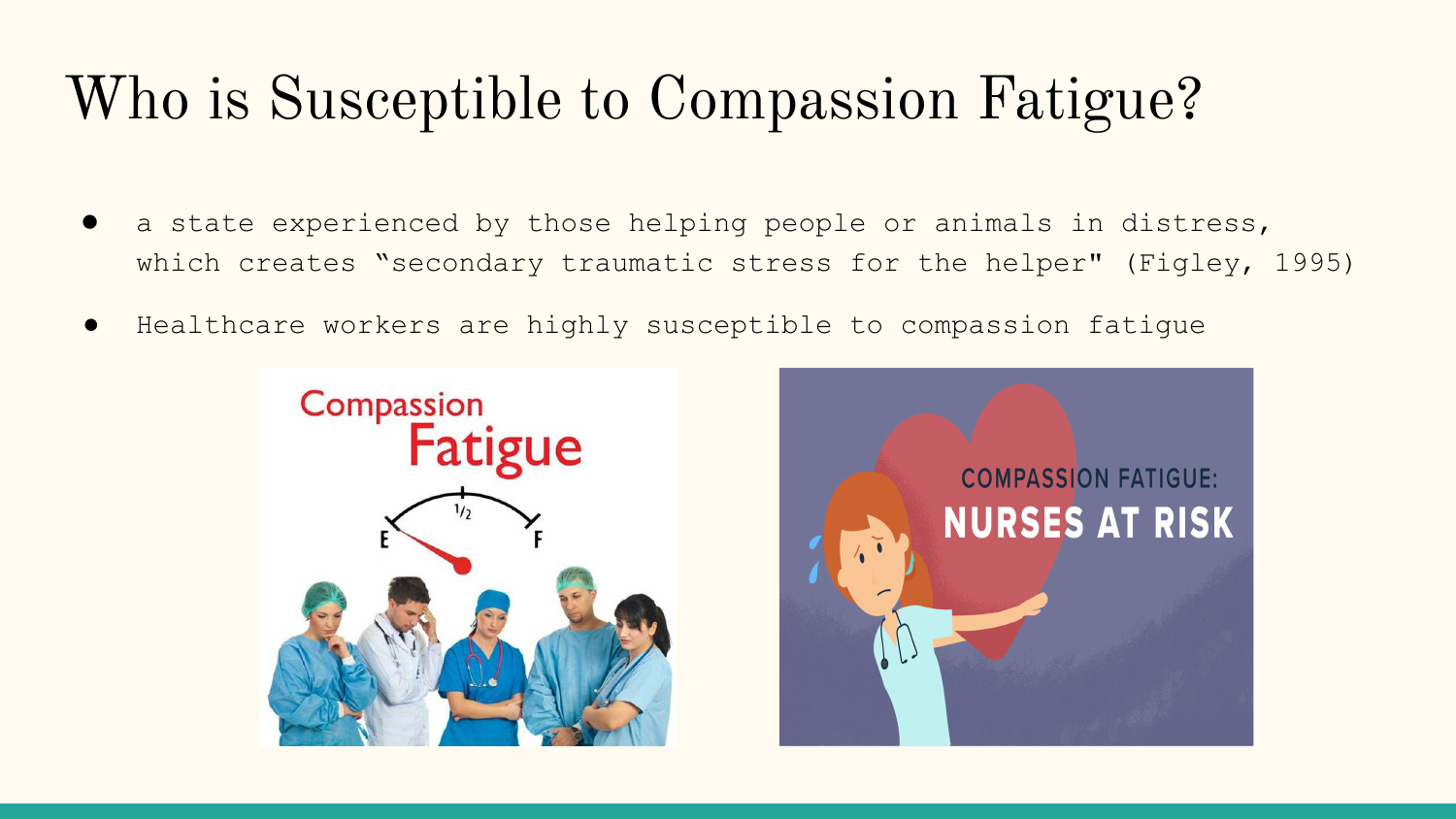### What are the Symptoms of Compassion Fatigue?



Developed by Christina Clarke, MS, HS-BCP, Coordinator of Continuing Medical Education and faculty, Wake Forest School of Medicine, Northwest AHEC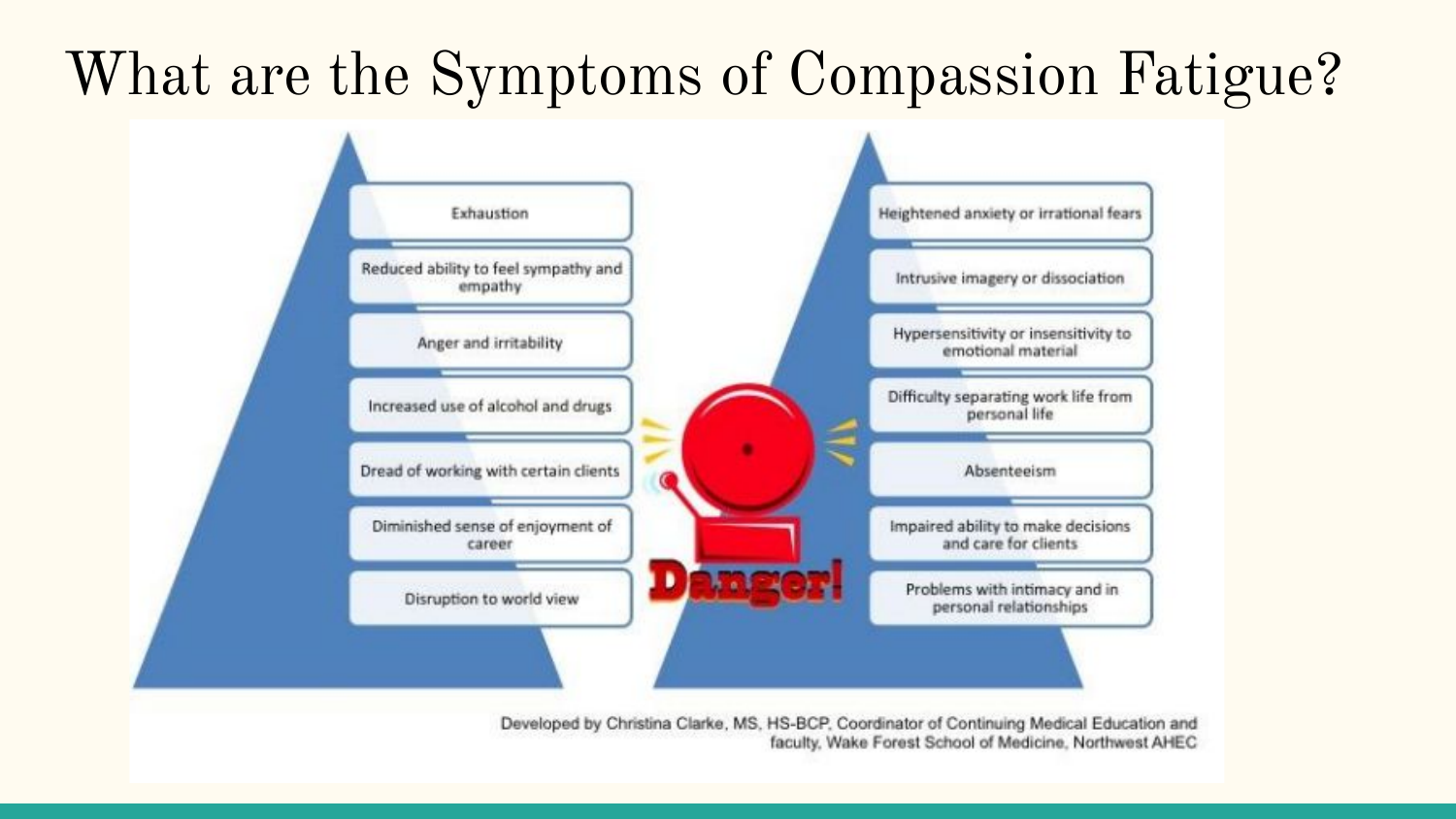#### How are Burnout and Compassion Fatigue Different?

- Compassion fatique has similar symptoms to burnout
- Compassion fatique is a preoccupation with absorbing trauma and emotional stresses of others, creating secondary traumatic stress within the helper
- Burnout is about being 'worn out' and can affect any profession

#### Yerkes-Dodson Law: Too Much/Little = Stress

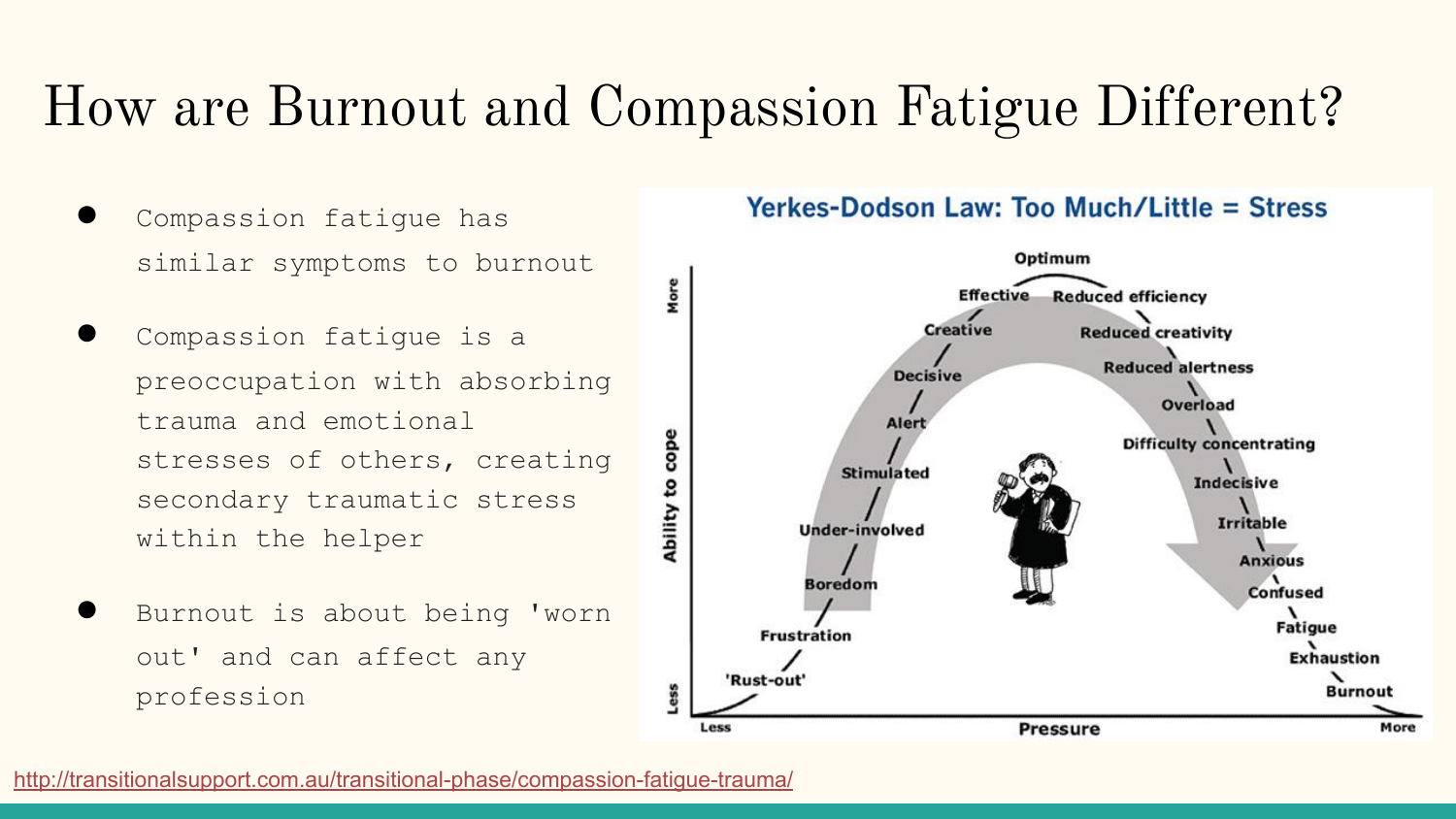#### Compassion Fatigue Impact On Work

- According to an article from *Nurse Leader Insider, "*compassion fatigue can lead to an increase in medical errors due to a lack of communication or inability to react" (2017).
- "Nurses suffering compassion fatigue can become unsympathetic, self-centered, and preoccupied, to the detriment of a patient's care" (*Nurse Leader Insider,* 2017).
- Some workers in the healthfield don't cope with it well nor get the help they need, putting their mental health significantly at risk
- Many patients don't realize how tough it is for their caretakers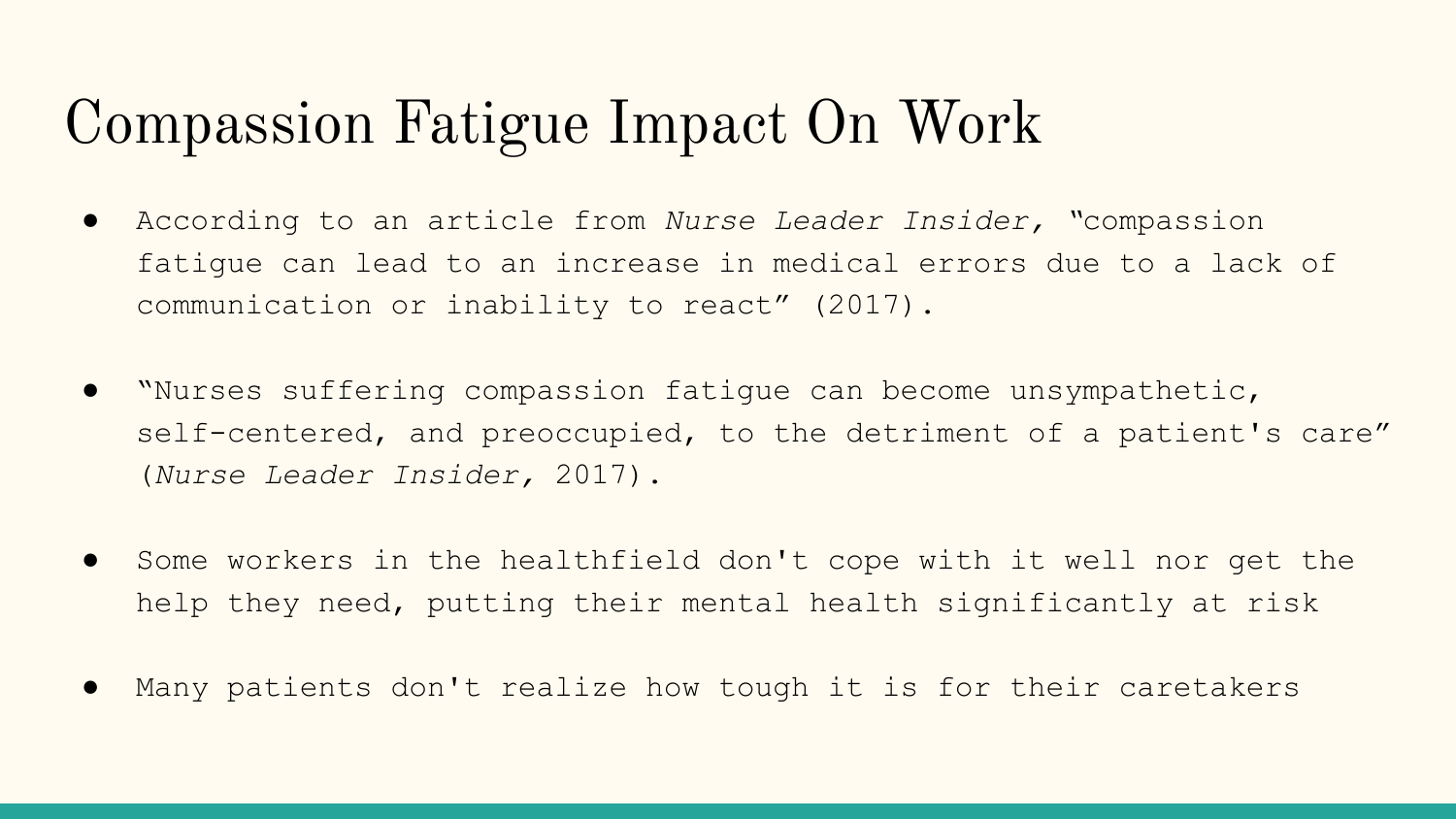#### What Does Compassion Fatigue Feel Like?

Start @ 11:25

Ends @ 12:40

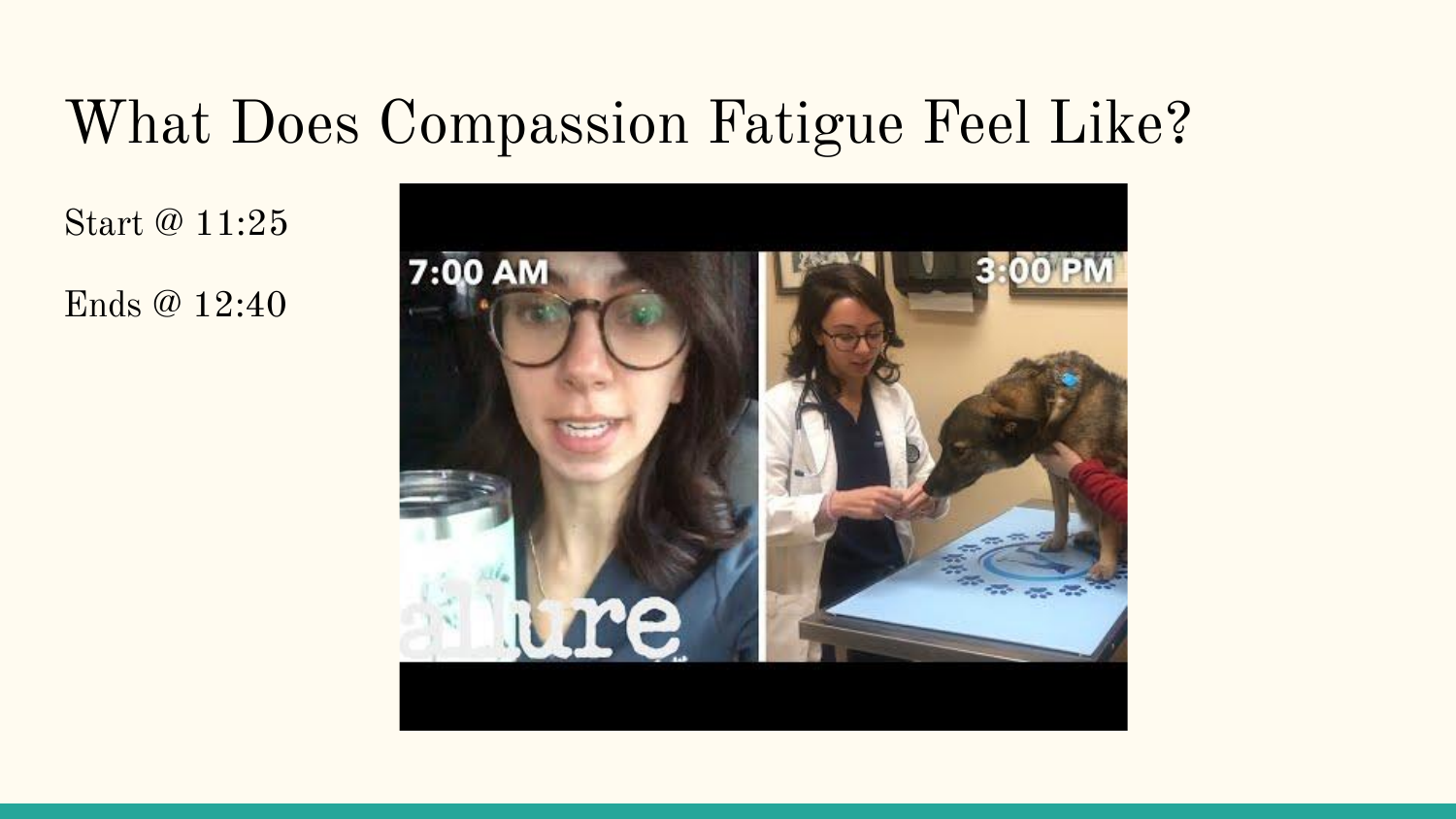#### Nurses and Compassion Fatigue

- According to a study by Lombardo and Eyre, "it is important for nurses to become knowledgeable about compassion fatigue symptoms and intervention strategies and to develop a personal plan of care so as to and achieve a healthy work-life balance" (2011).
- Additionally, "healthcare systems [must] invest in creating healthy work environments that prevent compassion fatigue and address the needs of nurses who are experiencing compassion fatigue" (Lombardo and Eyre, 2011).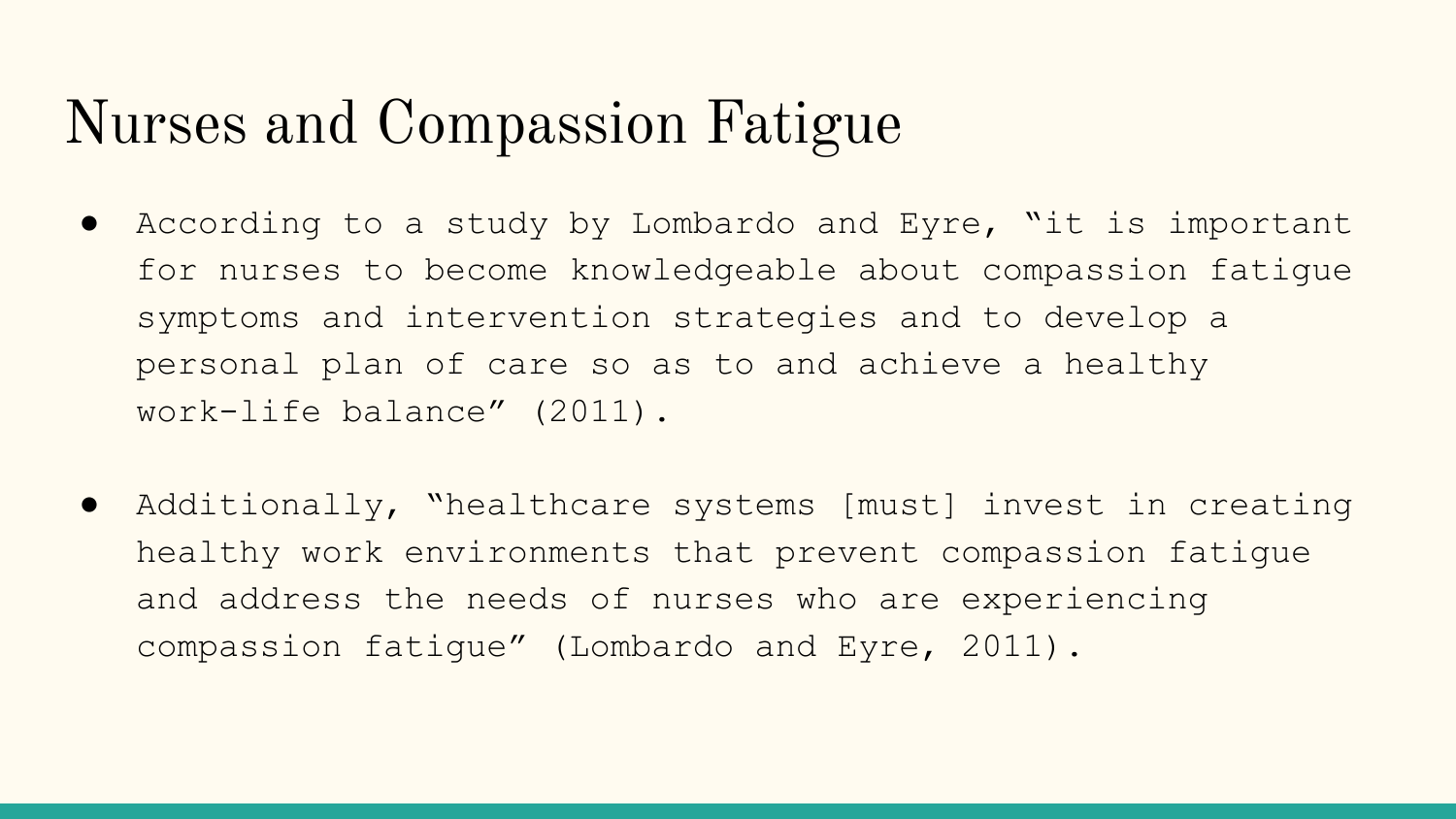### Case Study from Proactive RN (Digwood, 2019)

Nurse #2 was a nurse who exhibited anxiety and job dissatisfaction on a regular basis. She was often overwhelmed with her complex, patient-care assignments and expressed much sadness about her patients' social and emotional problems. She was frequently tearful and verbally acknowledged not wanting to come to work. In addition she was sensitive to feedback and felt a lack of support from some of her peers and supervisors. She had difficulty sleeping, worried about work on her days off, and talked openly about wanting to leave the hospital.

Nurse #2 talked often with several clinical nurse specialists who helped her focus on achieving a healthy work-life balance. They counseled her on positive self-care strategies and effective communication techniques and guided her in considering long-term career plans. Although attempts were made to help improve the situation on her unit, she continued to experience anxiety and dissatisfaction.

Despite her growing unhappiness, she identified a specific area of nursing in which she had always wanted to work. Arrangements were made for her to talk with the supervisor and schedule a shadowing experience in this area. She decided to transfer to this new area and has since made a positive adjustment. Being proactive in meeting her own needs and addressing work-related needs has resulted in Nurse #2 feeling more energized about her work assignment and more eager to come to work.

<https://www.elitecme.com/resource-center/nursing/compassion-fatigue/>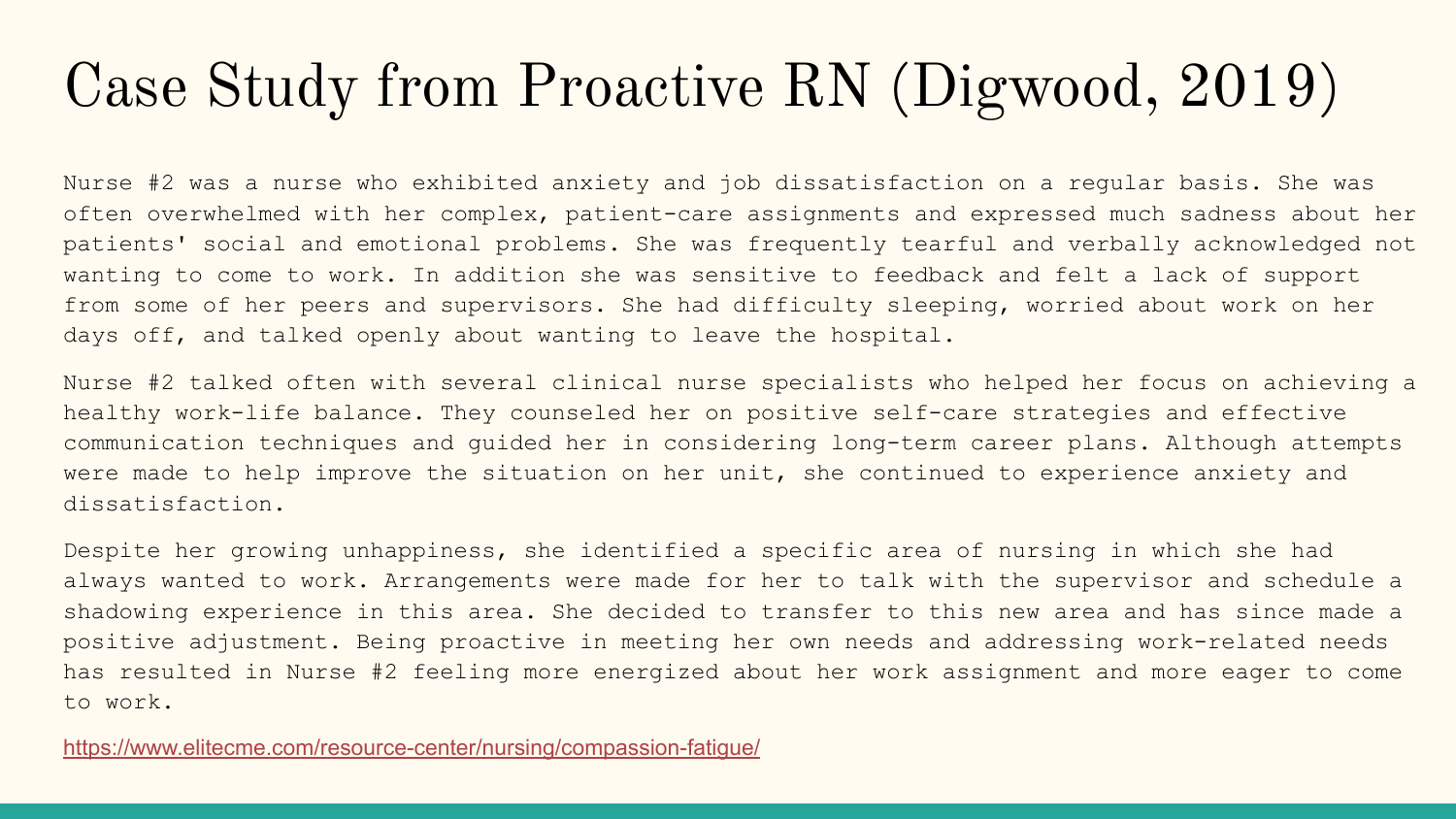The Cost of Compassion Fatigue, according to Lombardo and Eyre (2011)

"There are 3.1 million registered nurses in the US; they comprise the largest group of healthcare workers in the country (Health Resources and Services Administration, 2010). A nursing occupational hazard of providing empathic, relationship-based care to patients and families is the development of compassion fatigue. The impact of compassion fatigue on nurses can be profound. It may cause stress-related symptoms and job dissatisfaction among caregivers and decreased productivity and job turnover within the healthcare system (Medical News Today, 2010). In today's economy compassion fatigue can be very costly personally and professionally for nurses and financially for institutions."

[http://ojin.nursingworld.org/MainMenuCategories/ANAMarketplace/ANAPeriodicals/OJIN/TableofContents/Vol-16-2011/No1-Jan-2011/Co](http://ojin.nursingworld.org/MainMenuCategories/ANAMarketplace/ANAPeriodicals/OJIN/TableofContents/Vol-16-2011/No1-Jan-2011/Compassion-Fatigue-A-Nurses-Primer.html) [mpassion-Fatigue-A-Nurses-Primer.html](http://ojin.nursingworld.org/MainMenuCategories/ANAMarketplace/ANAPeriodicals/OJIN/TableofContents/Vol-16-2011/No1-Jan-2011/Compassion-Fatigue-A-Nurses-Primer.html)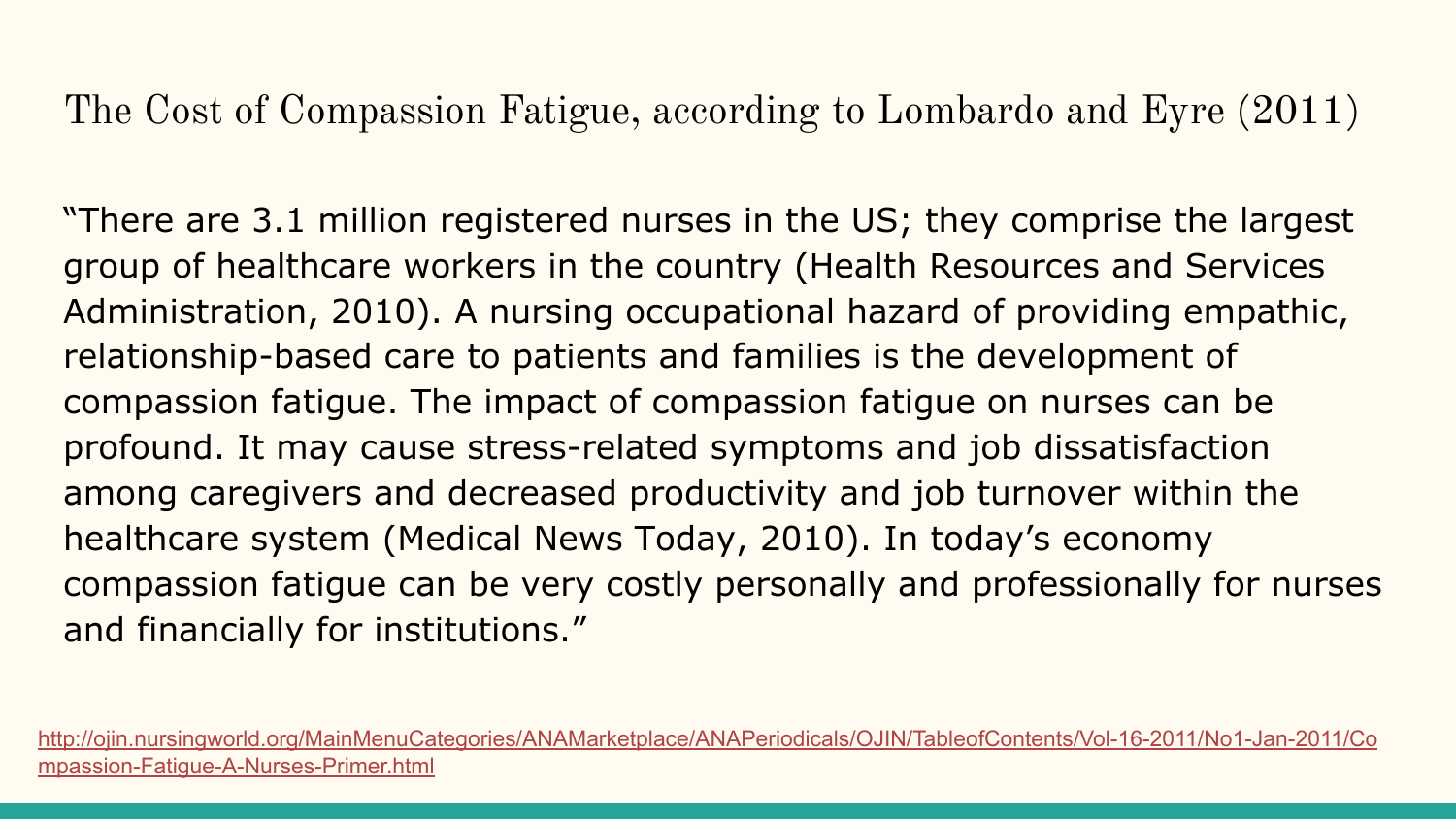" This unique study could lead to care environments encouraging the self-compassion and well-being of their acute medical care nursing staff and become places where threat cultures, weak leadership, an emphasis on task rather than process and a feeling of being undervalued, do not monopolise."(Francis,R.,1970)

Different Nurses in different field will experience different experiences with compassion fatigue but most will encounter it and suffer from it deeply if they don't get help and think their schedule is to busy. That just the sad truth.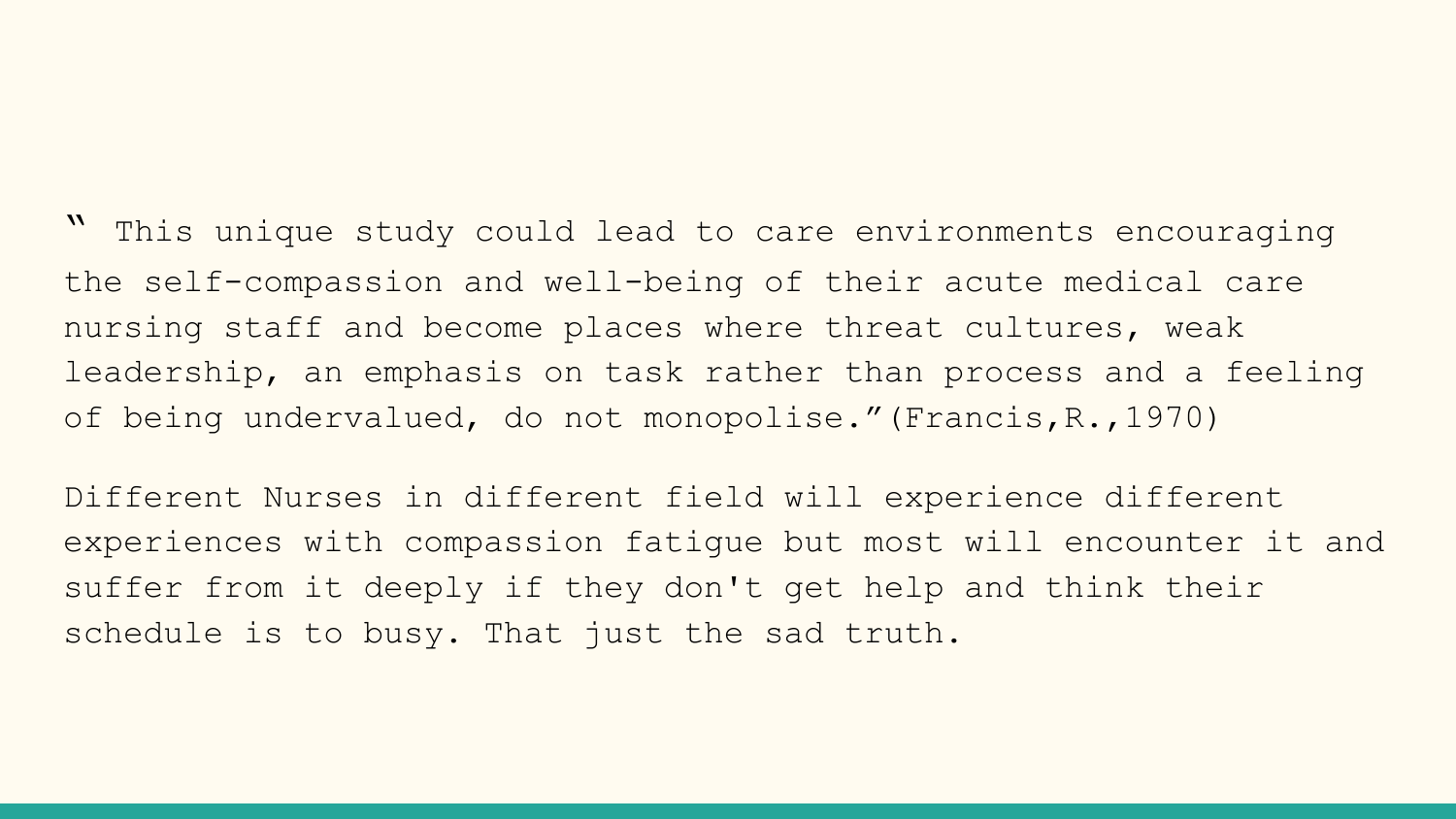#### Be kind to your vets and your healthcare workers, please!

Be considerate - it's a tough job!!!

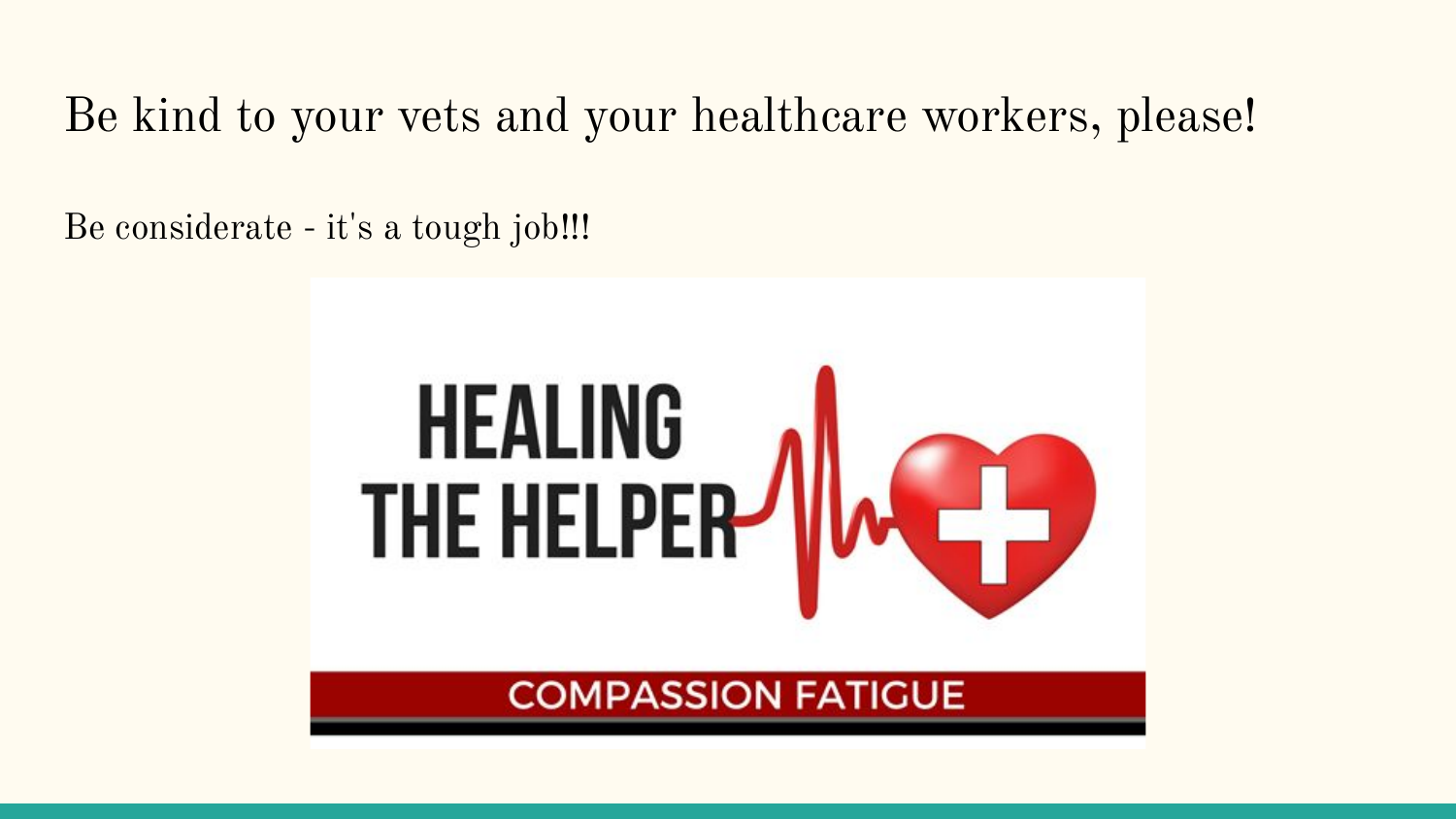## Bibliography

- Writers, S. (2020, July 27). *Compassion Fatigue & Healthcare Professionals: An Online Guide*. EduMed. <https://www.edumed.org/resources/compassion-fatigue-online-guide/.>
- Francis, R., J. Goodrich, J. C., DR. Graber, J. A. J., D. Thompson, P. S. C., N. Rave, M. G., Stewart, M. A., … J. Mills, T. W. (1970, January 1). *An investigation into compassion fatigue and self-compassion in acute medical care hospital nurses: a mixed methods study*. <https://jcompassionatehc.biomedcentral.com/articles/10.1186/s40639-018-0050-x.>
- Francis, R., J. Goodrich, J. C., DR. Graber, J. A. J., D. Thompson, P. S. C., N. Rave, M. G., Stewart, M. A., ... J. Mills, T. W. (1970, January 1). *An investigation into compassion fatigue and self-compassion in acute medical care hospital nurses: a mixed methods study*. <https://jcompassionatehc.biomedcentral.com/articles/10.1186/s40639-018-0050-x.>
- Cocker, F., & Joss, N. (2016, June 22). *Compassion Fatigue among Healthcare, Emergency and Community Service Workers: A Systematic Review*. International journal of environmental research and public health. <https://www.ncbi.nlm.nih.gov/pmc/articles/PMC4924075/.>
- Cocker, F., & Joss, N. (2016, June 22). *Compassion Fatigue among Healthcare, Emergency and Community Service Workers: A Systematic Review*. International journal of environmental research and public health. <https://www.ncbi.nlm.nih.gov/pmc/articles/PMC4924075/.>